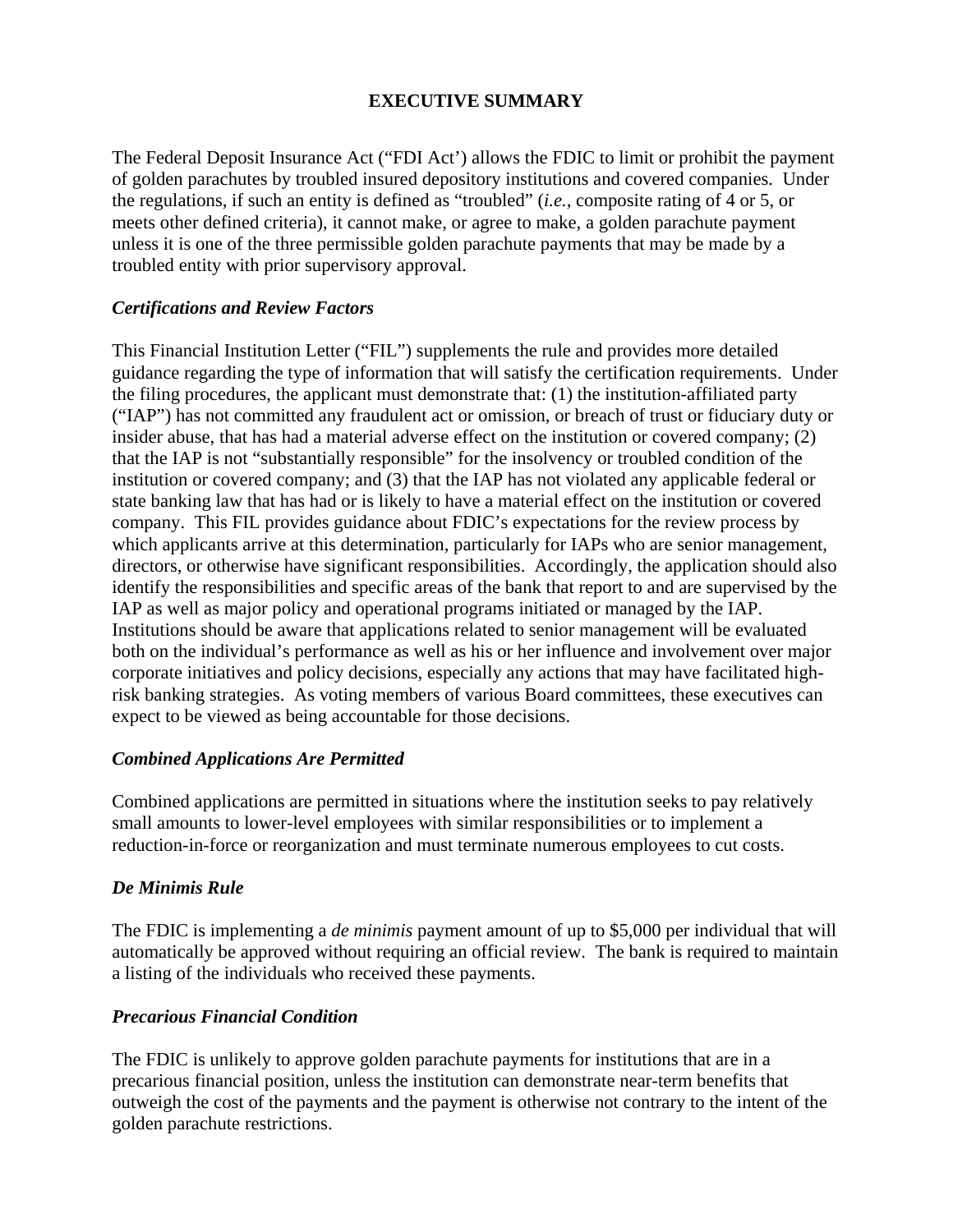# **GUIDANCE ON GOLDEN PARACHUTE APPLICATIONS**

## *Purpose and Background*

 $\overline{a}$ 

 This guidance is intended to explain the golden parachute application process for troubled institutions and to instruct and advise bank management and supervisory personnel on the type of information that will be necessary to satisfy the requirements for applications by insured depository institutions and other covered companies seeking supervisory approval to enter into a contract to make, or to actually make, a golden parachute payment that is otherwise impermissible under existing law.

 In 1990, Congress amended the Federal Deposit Insurance Act ("FDI Act") to provide that the FDIC may limit or prohibit the payment of golden parachutes by troubled insured depository institutions and covered companies. *See* 12 U.S.C. § 1828(k). The FDIC's implementing regulations provide that if such an entity is "troubled" (*i.e.*, has a composite rating of 4 or 5, or meets other defined criteria), it cannot make, or agree to make, a golden parachute payment except as provided by these rules.<sup>[1](#page-1-0)</sup> See 12 C.F.R. Part 359.

 As noted in the FDIC's original regulatory proposal, the purpose of the statute and regulations is to preclude institutions that are experiencing financial difficulty from making payments to institution-affiliated parties ("IAPs") that are not in the best interests of the institution, to protect institution assets from wrongful disposition, to provide the Corporation with tools to combat fraud and abuse, and to prevent payments that are inconsistent with or effectively at the expense of the Deposit Insurance Fund. *See e.g.*, 56 Fed. Reg. 50,529, 50,530 (Oct. 7, 1991). Consistent with the statute and its purposes, no golden parachute payment can be made unless permitted under the rules. The regulations set forth an express list of three "permissible golden parachute payments" that may be made by a troubled entity with prior supervisory approval.<sup>[2](#page-1-1)</sup>

 As the number of "troubled" institutions has risen, there has been a noteworthy increase in the number of applications seeking permission to make such golden parachute payments under the exceptions. Applicants seeking permission to make such payments must fully address the provisions of the golden parachute regulations and related application procedures to ensure the

<span id="page-1-0"></span><sup>&</sup>lt;sup>1</sup> References herein to an entity being "troubled" is shorthand for those satisfying the conditions outlined under 12 C.F.R. § 359.1(f)(1)(ii)(A)-(E). The regulations prohibit both entering into agreements to make a golden parachute payment, or actually paying a golden parachute payment, except as permitted under the rules. Throughout this guidance, any reference to the covered entities' inability "to make" such a payment is intended to cover the inability to enter into an agreement to make such a payment as well. It is additionally worth noting that, notwithstanding prior supervisory approval being granted to a covered entity to *enter into an agreement* to make a golden parachute payment, supervisory approval is still needed for the entity to later actually *make* the payment.

<span id="page-1-1"></span> $2^2$  The rules specifically define certain severance payments that do not constitute "golden parachute payments," and thus are outside the scope of the rules. The restrictions do not apply to the payment of salaries or bonuses; instead, the restrictions apply solely to payments by troubled entities that are "contingent on termination," or that, by their terms, are explicitly payable on or after termination. Even so, certain kinds of payments are not restricted because they are excluded from the definition of "golden parachute." The excluded payments are the following (12 C.F.R. §  $359.4(f)(2)$ : (1) payments pursuant to a qualified pension or retirement plan; (2) payments pursuant to an employee welfare benefit plan; (3) payments pursuant to a bona fide deferred compensation plan; (4) payments made by reason of death or disability; (5) payments pursuant to a "nondiscriminatory severance pay plan"; and (6) payments mandated by state or foreign law.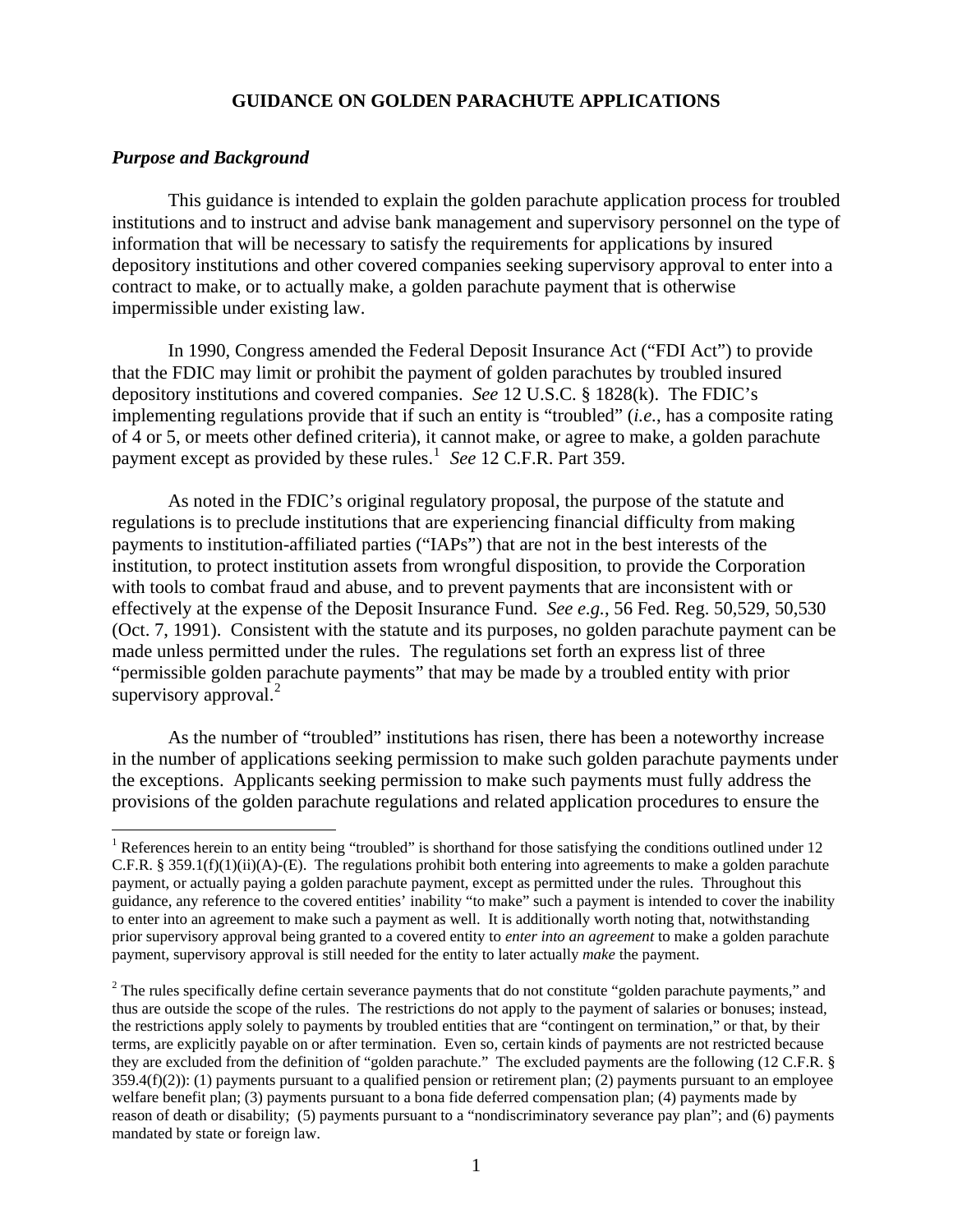purposes of the law are met. There is also an expectation that these rules continue to be applied in a consistent manner. Consequently, the FDIC is providing this supervisory guidance to ensure that the original purposes of the statute and related rules are met.

## *Permissible Exceptions for Payments Otherwise Prohibited*

 There are three exceptions or "permissible" golden parachute payments by troubled entities: (1) those that receive the "regulator's concurrence"; (2) those for a "white knight" hired pursuant to an agreement to become an institution-affiliated party when the covered entity is "troubled" or to prevent it from imminently becoming so; and (3) those reasonable payments not to exceed 12 months' salary to an IAP in the event of a change in control (that does not result from an assisted transaction or from being placed in conservatorship or receivership). Each of these requires a written application and supervisory approval pursuant to 12 C.F.R. § 359.6.

 The filing procedures, which are set forth under 12 C.F.R. § 303.244, address an applicant's need to provide certification and documentation as to each of the elements outlined under 12 C.F.R. § 359.4(a)(4) and described more fully below. These provisions require that an applicant specifically address whether it possesses or is aware of any information, documents, or other materials that would provide a reasonable basis to believe that the IAP has committed fraud, has violated the law, or is responsible for the institution's condition. The Corporation will weigh this information along with other factors when making a determination under 12 C.F.R. § 359.4(b).

### *Certification and Documentation Requirements*

#### *The Need for a Complete Application*

 In order to initiate supervisory review and approval, the applicant must submit a written application and provide necessary certifications with respect to each terminated IAP whom it seeks to pay under 12 CF.R. § 359.4(a)(4). When evaluating applications, a careful review of the required certification under 12 C.F.R. § 359.4(a)(4) is critical. If the certification and necessary supporting documents are not submitted, the application is deemed incomplete and cannot be processed. If sufficient information is not subsequently provided, then the incomplete application will be returned. It is, of course, vital for an applicant to address the factors identified under 12 C.F.R. § 303.244(c) (*e.g.*, reasons for the payment, identification of the IAP, copy of the agreement, etc.).

#### *The Need to Address the Specific Certification Factors*

 In applying for approval to make the payment, the applicant should demonstrate that no reasonable basis exists to believe that: (1) the IAP has committed any fraudulent act or omission, or breach of trust or fiduciary duty or insider abuse, that has had or is likely to have "material adverse effect" on the institution or covered company; (2) that the IAP is "substantially responsible" for the insolvency or troubled condition of the institution or covered company; and (3) that the IAP has violated any applicable federal or state banking law that has had or is likely to have a material effect on the institution or covered company. The history of the FDIC's adoption of the golden parachute regulations indicates that it was not intended that an applicant be required to "prove the IAP's innocence." Rather, the applicant is expected to "demonstrate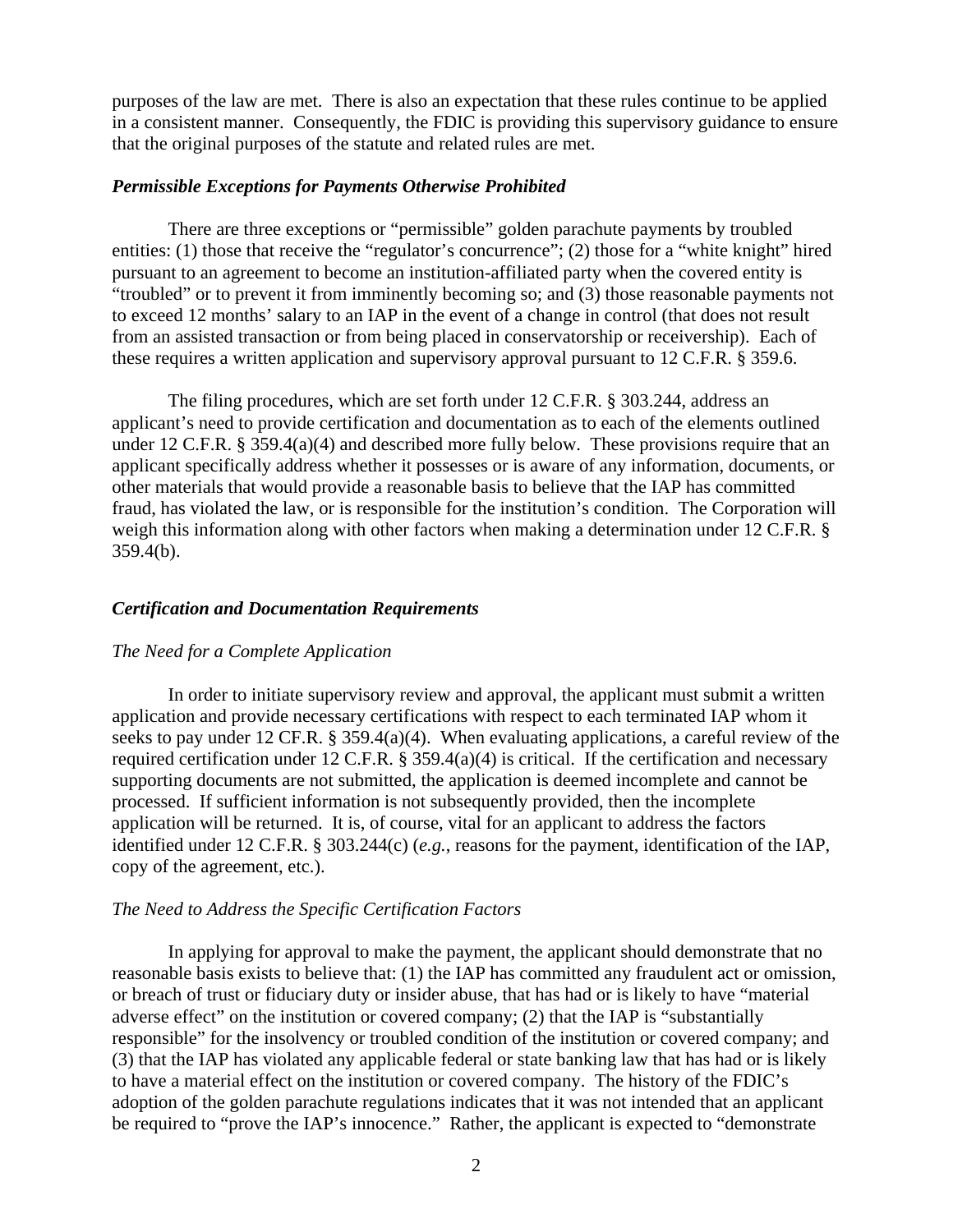that it does not possess and is not aware of any information, documents or other materials which would indicate that at the time the payment is proposed to be made there is a reasonable basis to believe" that the IAP's conduct falls within any of these enumerated scenarios. As discussed further in this Guidance, it will be insufficient for an applicant to solely provide a bare certification (*i.e*. not providing supporting documents or explanations) that the applicant "possesses no information giving [applicant] a reasonable basis to believe that any of the Section  $359.4(a)(4)(i)$  through (iv) provisions is met."

 Each IAP to whom the institution or covered company seeks to make a payment requires a certification. This certification must be prepared by an individual in a position, and with sufficient responsibility and access to information, to be able to provide a meaningful certification as to the substance of the Section  $359.4(a)(4)(i)$  through (iv) provisions.

# *Information Required to Assess the Job Performance of IAPs with Significant Responsibilities.*

 Golden parachute payments pursuant to an employment or similar agreement most commonly involve IAPs with significant responsibilities. The certification should identify the responsibilities and specific areas of the bank that report to and are supervised by such IAPs. Major policy and operational programs initiated and/or managed by the IAP should be identified and briefly described. A performance assessment for the areas that report to the IAP, if applicable, should be included to indicate whether the area under his or her control improved or deteriorated during the time the IAP supervised the area. To the extent the IAP's work duties, responsibilities, areas of oversight, or those of his or her subordinates, fall within areas of the institution's operations that have been recently criticized in examination reports, visitations, or other formal or informal supervisory communications, more information is required. The certification should address and reflect consideration of this criticism, and the applicant should concisely explain on what basis the applicant concluded there was insufficient information to provide a reasonable basis to conclude that the IAP is substantially responsible for the institution's or covered company's troubled condition. Simply put, the certification should address recent, relevant criticism by supervisory authorities and otherwise describe the review process supporting the conclusions in the certification.

 The above is not intended to be an exclusive list of information or items to be addressed, as additional information may be needed or more issues may need to be addressed. At a minimum, a complete application is one that reflects sufficient overall information to assess the reasons for, and costs and impacts of, the proposed payment in order to support supervisory approval. Unless and until the applicant provides information and documents to meet this certification requirement -- which the Corporation or other federal regulator staff may require in follow-up correspondence -- the application will not be considered complete.

 The purpose of this requirement is to provide the Corporation with sufficient meaningful, and common-sense information to be assured that the purposes of the Section 1828(k) restriction are being met (*i.e.*, to protect institution's and covered company's assets from wrongful disposition, to combat fraud and abuse, and to prevent payments that are inconsistent with the institution's best interests and ultimately at the cost of the Deposit Insurance Fund). For instance, assume an institution is in troubled condition due in significant part to identified weaknesses in its commercial lending function. In such an instance, merely providing a bare certification that the institution "does not possess and is not aware of any information, documents or other materials which would indicate that at the time the payment is proposed to be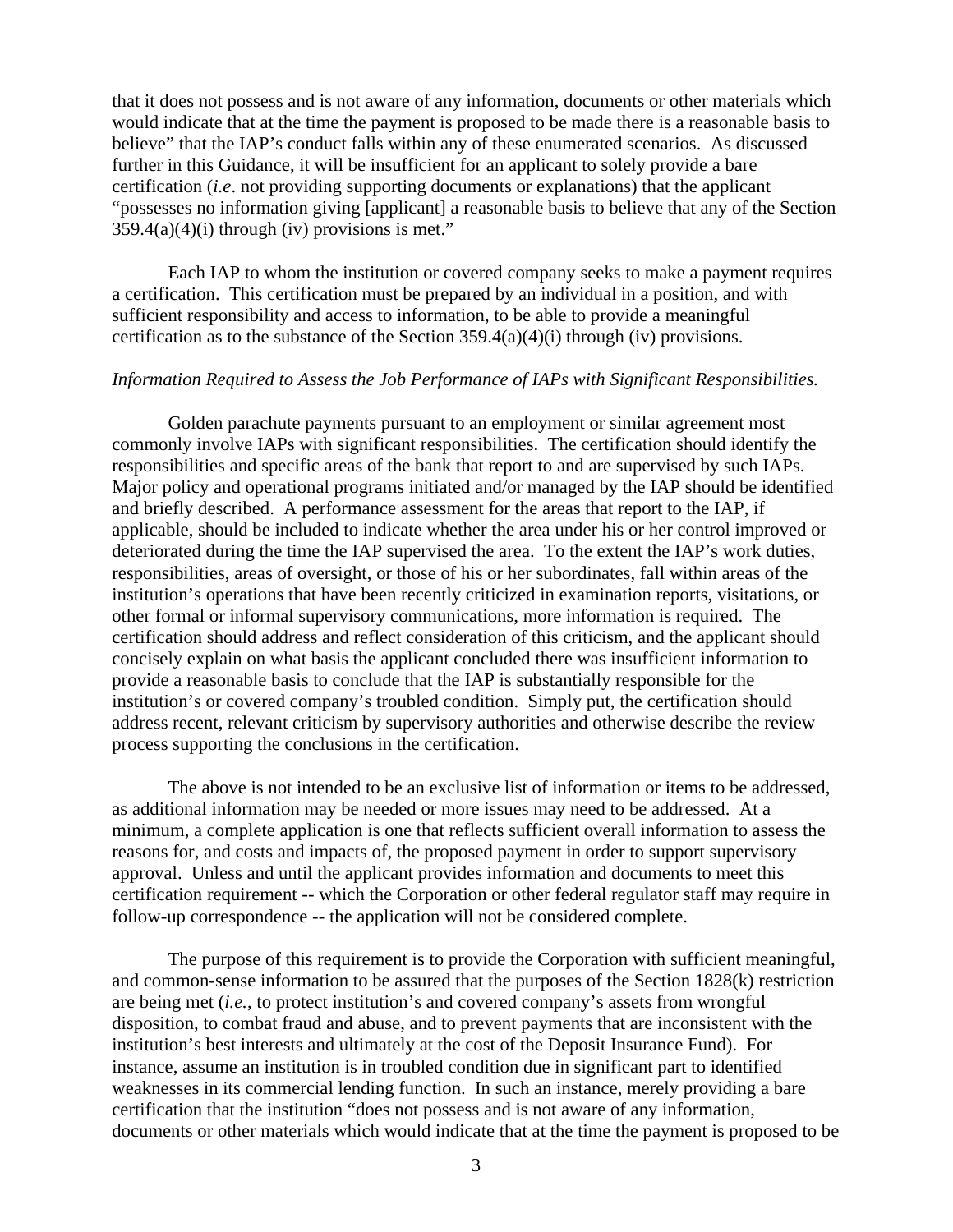made there is a reasonable basis to believe" that the IAP is substantially responsible for the institution's troubled condition -- when such IAP in fact has significant supervisory oversight with respect to the commercial lending function -- is an incomplete certification. Another example might include an IAP that failed to properly respond to internal or external audit reports that highlighted significant internal control weaknesses, which ultimately resulted in substantial losses. In both examples, additional supporting information would be appropriate.

#### *The Rules Allow Flexibility for Certain Golden Parachute Payments*

 Concern has been raised as to the ability of the golden parachute rule, and the certification and documentation requirements in particular, to provide adequate latitude for an institution to pay relatively small amounts to lower-level employees, or to address situations where the institution seeks to implement a reduction in force or reorganization and must terminate numerous employees over a short period of time. It has been suggested that, in such instances, the rule's application and documentation requirements can operate to delay and unnecessarily complicate such efforts, particularly when the sums involved are relatively small and the employees are not executive-level. The existing rule reflects the tension between the competing concerns of trying to ensure that payments are not made to individuals who have engaged in acts detrimental to an institution, while allowing institutions sufficient latitude to implement needed personnel planning and downsizing that can be facilitated by the payment of severance.

The nondiscriminatory severance pay plan exception under  $\S 359.1(f)(2)$  was introduced to address, in part, broad-based efforts by an institution to provide severance for large groups of employees. The regulatory history of this provision clearly indicates that this provision was intended to include a range of circumstances, including reduction-in-force circumstances. Although this exception has been criticized as being overly narrow and difficult to meet, the rule's definition of "nondiscriminatory" reflects that the exception was not intended to allow institutions to provide greatly different severance amounts to different groups of employees. Too broad an exception, in other words, could easily be misused as a method for troubled institutions to pay excessive severance to some small number of employees, to the detriment of other employees, the institution, and potentially the Deposit Insurance Fund.

 In order to provide some flexibility, this Guidance incorporates a *de minimis* golden parachute payment provision, as described below, which should assist in permitting institutions to pay relatively small amounts without seeking supervisory review. In fact, the amount of this *de minimis* provision has been set in a manner expected to have an appreciable effect, based on supervisory experience. Second, it should be emphasized that the golden parachute application process *does* allow an institution to file a golden parachute application on behalf of numerous employees in one combined application. For instance, in a reduction-in-force situation, a troubled institution could file one application seeking to make a payment to twenty tellers under a restructuring plan seeking to close several branches, or another application seeking to terminate twenty loan processors due to adverse conditions in the housing market.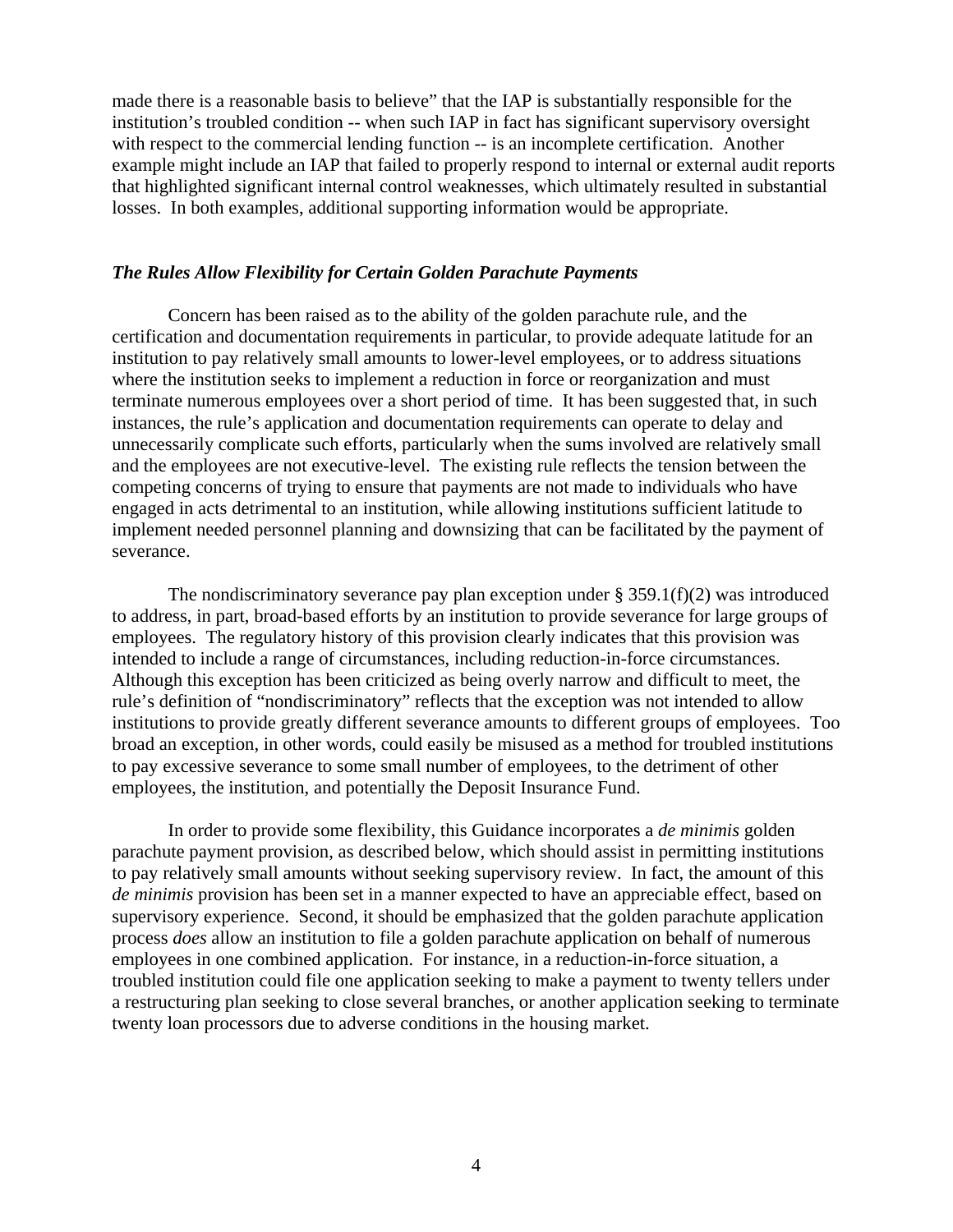#### *Combined Applications that Address Regulatory Requirements are Permitted*

 In reviewing such a "combined application," supervisory staff must seek to discern that the payments being made to a category of employees are not greatly disparate, that the type of employees (their positions) in a particular category are not vastly different, and that the range of payments, while it may differ from one employee to another, is not appreciably different within the category. Importantly, supervisory staff must seek to ensure that a joint application on behalf of numerous employees is not being used as a means to "end-run" the rule's basic purposes. For example, in an application seeking to make golden parachute payments to twenty loan processors and customer service representatives ranging in amounts from \$7,000-to-\$9,000, the applicant should not also include a request to pay a senior loan officer a \$60,000 golden parachute payment. In such circumstances, supervisory staff may require the filing of a separate application, with more detailed analytical support addressing the senior loan officer's responsibility, if any, for the institution's condition as well as the substance of the other Section  $359.4(a)(4)(i)$  through (iv) matters.

 In reviewing a combined application, supervisory staff must ensure that the institution has provided a certification that is meaningful with respect to the identified employees. While the rule envisions that each IAP to whom the institution or covered company seeks to make a payment requires a separate certification, the broad certification can suffice if it is substantive and complete, and has been prepared by an individual in a position, and with sufficient responsibility and access to information, to be able to provide a meaningful and accurate certification as to the substance of the Section 359.4(a)(4)(i) through (iv) provisions *with respect to each* of the employees in the combined application.

 The content and breadth of a combined application will necessitate differing levels of detail, depending upon the specific factual circumstances. For instance, a meaningful application and certification may need to provide supervisory staff with not merely a description of the IAPs' job titles, but information as to the employees' basic duties if not self evident. The applicant must satisfy itself that the Section 359.4(a)(4)(i) through (iv) provisions have been carefully considered with respect to each listed employee. The applicant should review records and conduct sufficient research to conclude that, due to the nature of the functions and duties of the IAPs so listed, each is unlikely to have had a material adverse effect on the institution or to have substantial responsibility for the institution's troubled condition.

 In reviewing such a combined application, supervisory staff may approve or deny some or all of the listed employees, may request additional information necessary to evaluate the application, or may require the institution to separate one or more employees from the combined application and direct an individual application for such employee(s). Senior executive officers, employees with specific severance agreements, and any other employee that, because of his or her job duties and responsibilities, could be reasonably expected to materially affect the direction or the condition of the institution, should not be submitted as part of a combined application. While the determination to file a combined application is subject to an institution's discretion, institutions must employ common-sense and reasonable criteria to ensure that employees with significant job responsibilities are not comingled with other lower-level employees on a single application.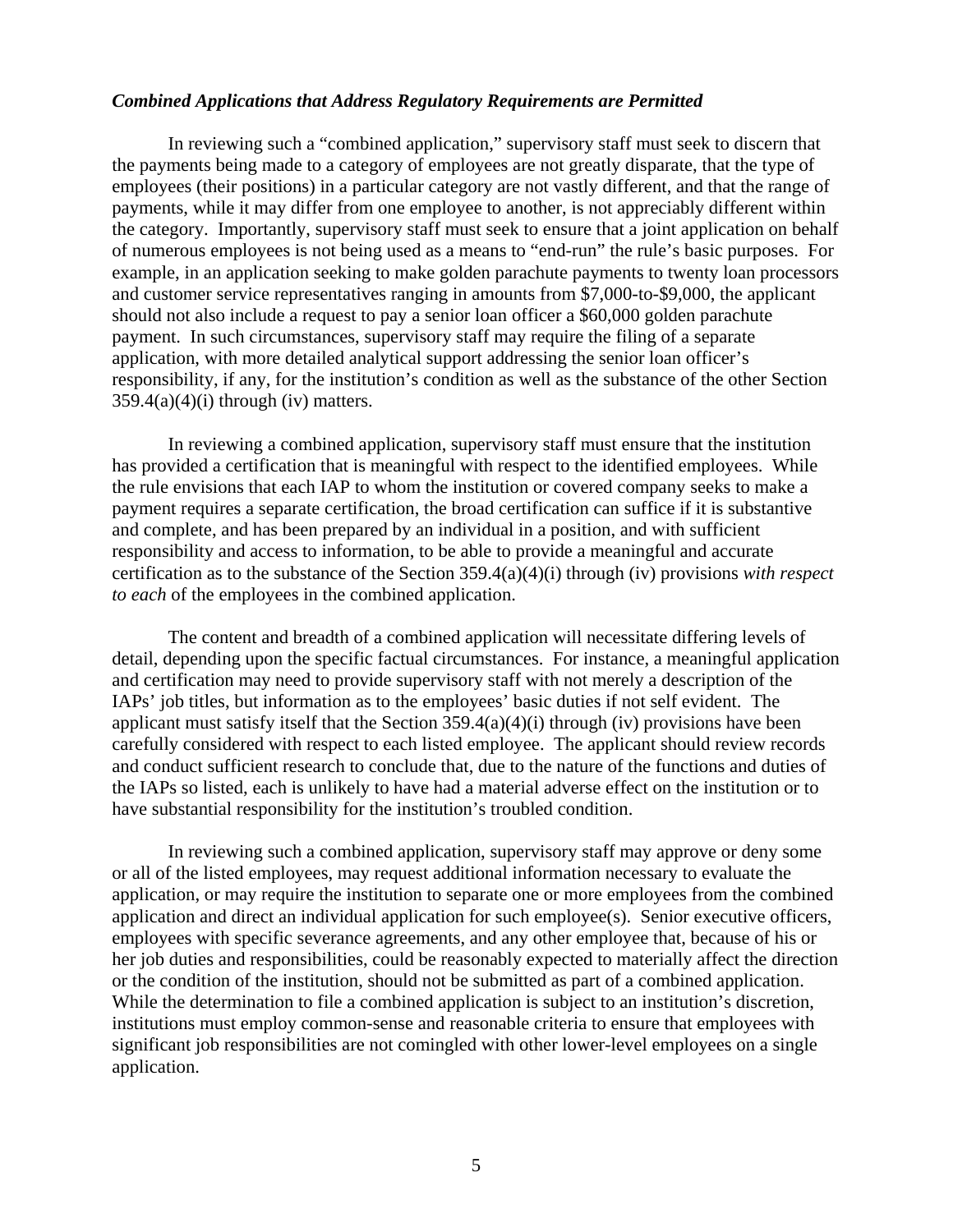This outlined information and review reflects that supervisory consideration of golden parachute applications is more substantive than merely considering a one-sentence certification. Still, this expectation and review is needed for the types of information that the FDIC has identified for those golden parachute applications for which FDIC consent is required.<sup>[3](#page-6-0)</sup>

# *Senior Executive Officers*

 $\overline{a}$ 

 Senior executive officers and other executives identified as having significant influence over major corporate initiatives and policy decisions can logically be expected to have greater difficulty meeting the requirements under 12 C.F.R. § 359.4(a) and obtaining a favorable determination under 12 C.F.R. §359.4(b). For instance, if the executive is considered to be part of the senior management team and endorses a high-risk banking strategy as a voting member of the executive or similarly constituted board committee, and this strategy is substantially responsible for the entity's troubled condition, the application materials certainly must explain how this executive is not substantially responsible for the institution's condition. In such cases, merely asserting that the strategy "did not directly involve the executive's area of responsibility" is insufficient.

# *Factors Considered by Supervisory Staff in Weighing Completed Applications*

 After the required certification information under Section 359.4(a)(4) has been provided and is deemed complete, supervisory staff must weigh the application requesting an exception. Significantly, the fact that the applicant has made the required certifications does not *entitle* the applicant to approval. In short, the determination to be made is discretionary with the Corporation and/or federal banking regulator under the law. Supervisory staff may conclude, notwithstanding the applicant's certification, that the IAP is substantially responsible for the institution's condition. Alternatively, staff may simply conclude that, even if the IAP is not so responsible, the payment may be imprudent for one, or several, other reason(s). Specifically, as expressly provided in the rules, and consistent with the statute, in deciding whether to approve the golden parachute the primary regulator and the FDIC may consider the following:

- The degree of the IAP's "managerial or fiduciary responsibility"
- The length of the IAP's affiliation with the bank and the degree in which the payment represents "reasonable payment for the services rendered over a period of employment"
- Any other factors or circumstances that would indicate the payment would be contrary to the intent of the golden parachute restrictions.

 In order to weigh such factors, supervisory staff requires information as to the IAP's responsibilities, the services the IAP has rendered, information as to his or her compensation history, the IAP's length of employment, and other information. For example, supervisory staff must be able to assess the employee's: area(s) of primary oversight and responsibility; major initiatives instituted by the employee, including a summary of the results; or areas where the

<span id="page-6-0"></span><sup>&</sup>lt;sup>3</sup> See 12 C.F.R. § 303.244(c), (d) (outlining that the content clearly needs to address reasons, provide identification as to the recipient, provide information regarding any contract or agreement, address the costs and impact of such payment on the institution, provide reasons why the consent should be granted, address the certification and documentation issues in the Section  $359.4(a)(4)(i)$  through (iv) provisions, and additionally citing the ability to request additional information at any time).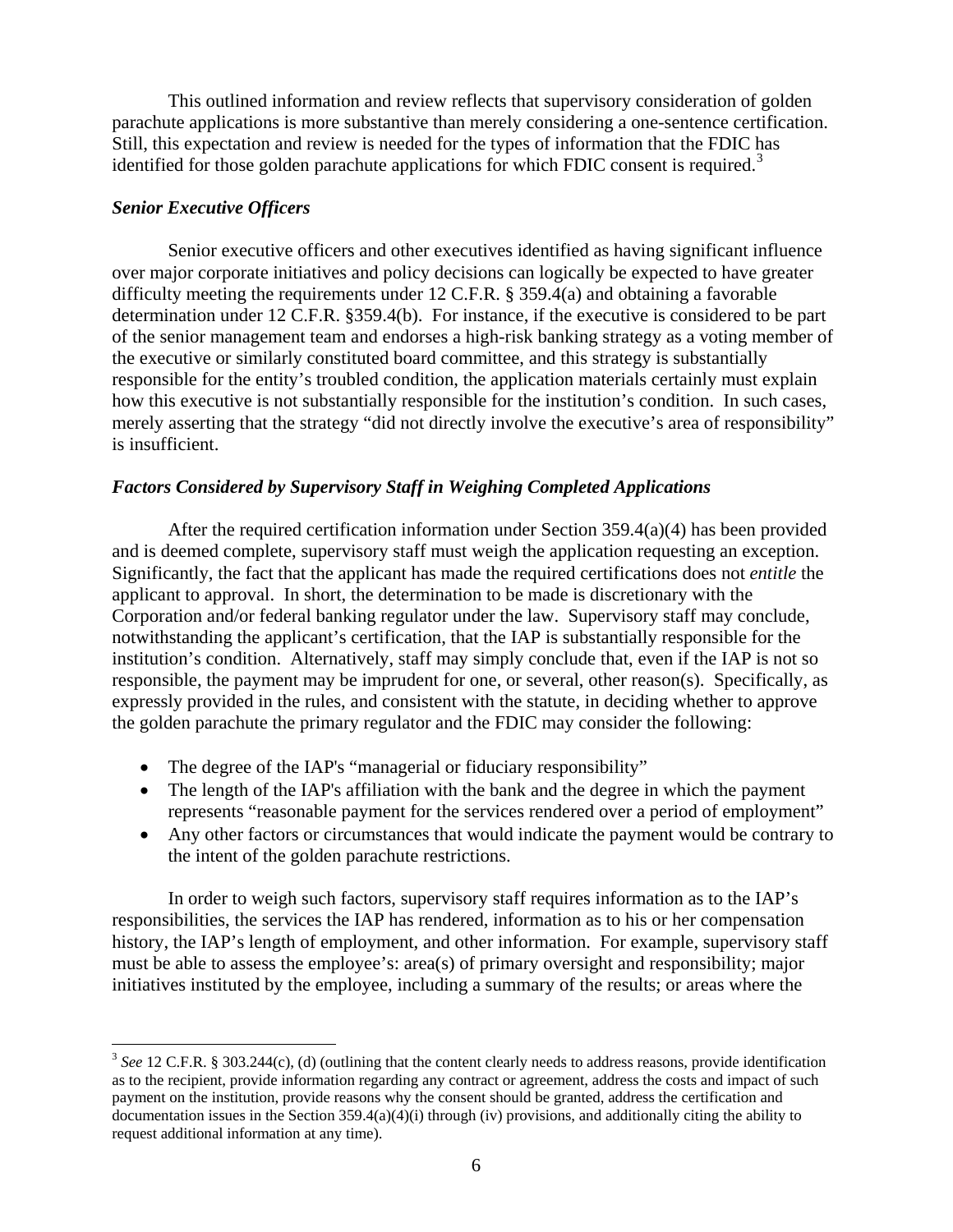employee demonstrated strong leadership abilities or where this leadership resulted in positive or negative financial results.

 Some overall assessment of the employee's performance should be included in the application to help determine whether the operations of the department and/or the bank improved or deteriorated during the time the employee was responsible for that area of the bank. Without such information or summary information, supervisory staff is unable to assess the above factors. In other words, in order to weigh whether it is in the interests of the institution or the Deposit Insurance Fund for a troubled institution to be providing an IAP with an otherwise prohibited golden parachute payment, it is helpful to understand whether employee's performance was weak, or the employee's actions were incidental to or linked to the bank's negative performance or historical areas of weakness. Moreover, even with respect to employees whose employment has had positive impact on the institution, to the extent such employees have been well- or adequately-compensated, or previously afforded incentive compensation for such services, the payment of a golden parachute for such already-compensated performance must be questioned.

 Under the rules, both the Corporation and primary federal regulators may consider these factors, as well as other information pertaining to the intent and purposes of the Section 1828(k) rules. Supervisory staff should certainly question, and seek additional information about, applications where the requested payment falls outside the amount provided for employees with similar levels of responsibility and history for institutions or covered companies in the applicant's peer group. Moreover, such analysis should always be made within the context that the institution in question is in a troubled condition and such payments are otherwise not permitted. For example, if a similarly situated executive, with similar history and responsibility, at an institution within the applicant's peer group, is afforded 12 months' salary as a golden parachute payment, such information is relevant, but certainly not determinative where the application and IAP in question involve a troubled institution. In short, the fact that non-troubled entities make such payments does not dictate that a troubled institution should presumptively be allowed to do so, as the statute's intent clearly suggests otherwise.

 In deciding whether to approve an otherwise impermissible golden parachute payment, and in weighing the factors described above, supervisory staff should distinguish between (1) cases in which no payment (in any amount) would be appropriate; and (2) cases in which a payment might be appropriate, but not in the amount specified in the application. The amount of a golden parachute payment must be weighed in the context of the insured depository institution's condition. Factors can include the size of the institution and the amount of the payment relative to its possible impact on the institution's capital and condition, the number of such payments the institution has made or seeks to make to other IAPs, as well as other factors such as how well the institution or applicant has demonstrated that the payment is reasonable in amount under the circumstances.

# *Deferred or Staged Dispersal Payments*

All golden parachute applications are reviewed based on the certification and other information available at the time of the application. In some instances, information may later become available that would have led to supervisory disapproval of golden parachute payments. Supervisory staff needs to ensure that the institution and its successors expressly reserve the right to suspend or deny full allocation of all payments should later information warrant such action.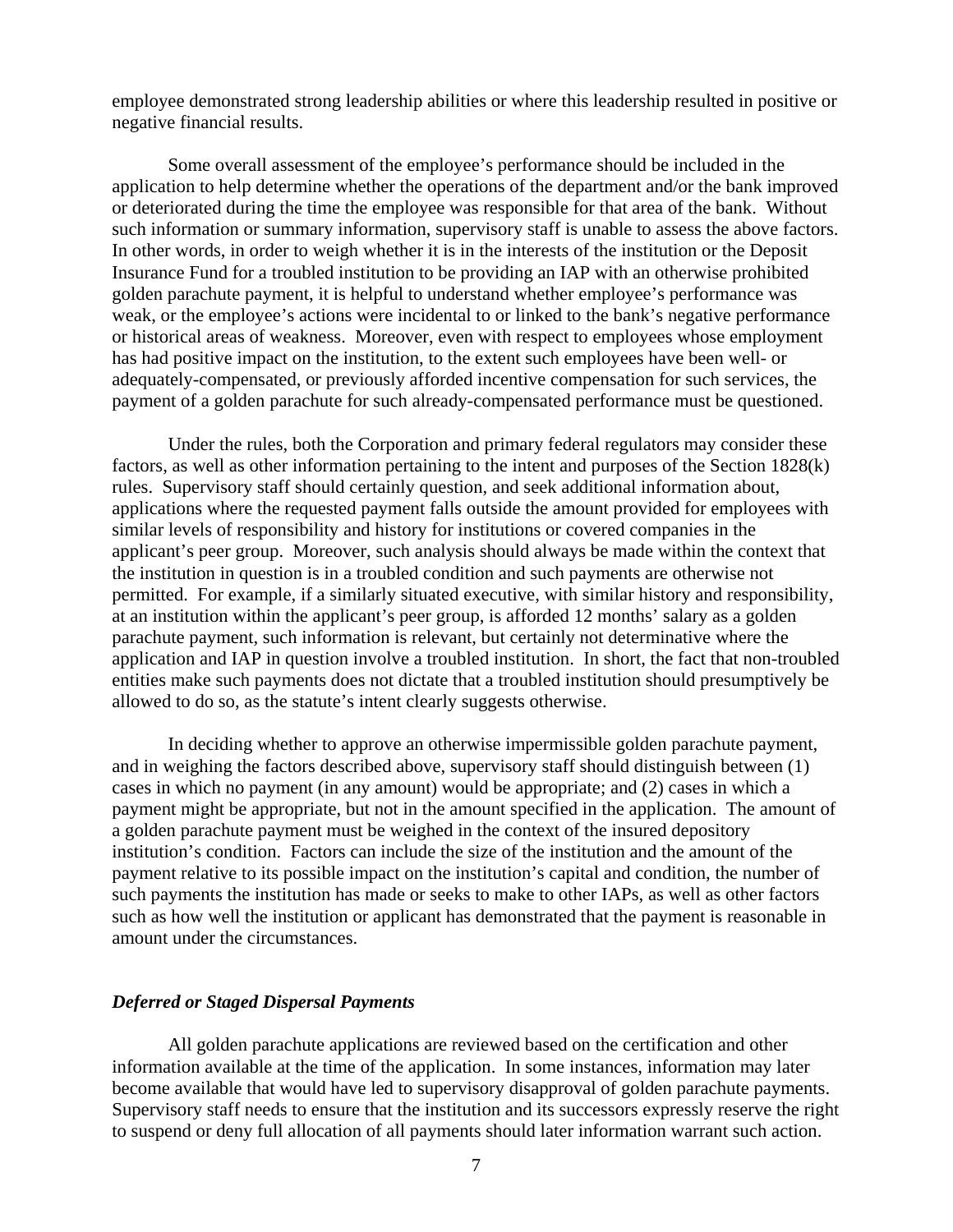In determining whether to approve the application, supervisory staff should check whether the agreement provides for a staged dispersal of payments or provides that the institution or its successors retain the legal right to demand the return of any golden parachute payments made thereunder should the institution or its successors later obtain information indicating the IAP has committed, is substantially responsible for, or has violated, the respective acts or omissions, conditions, or offenses outlined under 12 C.F.R. 359.4(a)(4). If the agreement includes no such provisions (and the parties are unwilling to add any such provisions), the application generally should be disapproved. In addition, supervisory staff should require the agreement to contain a clause expressly conditioning the actual golden parachute payment on the institution or IAP having obtained necessary approvals from the applicant's primary federal banking regulator and/or the FDIC. $4$  Such measures enabling the institution to suspend, prevent, or claw back some or all payments to an IAP, when warranted, will ensure that payments contrary to the intent of Section 18(k) of the statute are not made. *See* 12 U.S.C. § 1828(k); 12 C.F.R. § 359.4(b)(3).

# *Specific Exceptions: Regulator's Concurrence Exception*

 $\overline{a}$ 

With respect to the "regulator's concurrence" approval under 12 C.F.R. § 359.4(a)(1), the specific circumstances when this exception is appropriate are not defined in the rules. The consent of both the primary regulator and the Corporation is necessary.

 This provision was intended to be, and must be, narrowly construed. Historical application information, however, suggests that this exception is currently being used somewhat liberally to permit golden parachute payments. As a general proposition, this exception should not be viewed as being intended to permit golden parachute payments in excess of 12 months' salary for an IAP. For instance, the other permissible exception for changes in control is limited to 12 months' salary. *See, e.g.*, 12 C.F.R. § 359.4(a)(3). The rule itself suggests that the regulator's concurrence provision was intended, for instance, to potentially permit payments in excess of 12 months for nondiscriminatory severance plan payments. *See, e.g.*, 12 C.F.R. §  $359.1(f)(2)(v)$  $359.1(f)(2)(v)$  $359.1(f)(2)(v)$ .<sup>5</sup> The regulation's rulemaking history indicates that it could potentially allow a request for an exception in a case where a low-level employee may have a golden parachute agreement (expected to be a rare instance) and allow a request where an institution is deemed troubled only on account of being subject to a written supervisory agreement but is not experiencing significant financial difficulty. *See* 60 Fed. Reg. 16069, 16074, 16075 (March 9, 1995). This regulatory history does not suggest broad latitude to approve golden parachute agreements allowing payments in excess of 12 months' salary.

<span id="page-8-0"></span><sup>&</sup>lt;sup>4</sup> As a matter of best practice, all insured depository institutions and other covered companies, regardless of their financial health, should add to their employment agreements a clause conditioning the payment of any severance benefits on compliance with applicable law, including 12 C.F.R. Part 359.

<span id="page-8-1"></span><sup>&</sup>lt;sup>5</sup> The regulations specifically exclude from the definition of a "golden parachute payment" payments under a "nondiscriminatory severance payment plan" that meets specific parameters.  $12$  C.F.R. § 359.1(f)(2)(v). The nondiscriminatory severance payments excluded must not exceed the base compensation paid to the IAP during the 12 month period preceding termination. Also, the severance plan cannot have been adopted, or modified to increase the amount or scope of benefits, at a time when the entity was troubled. *However*, if the entity seeks to make a payment in excess of 12 months, it must receive the FDIC's approval (and not that of the appropriate federal banking agency). *Moreover*, if the entity seeks to increase or modify the amount of benefits either through adoption or modification at a time when it is troubled, the appropriate federal banking agency must consent (FDIC consent not required). *See* 12 C.F.R. § 359.1(f)(2)(v).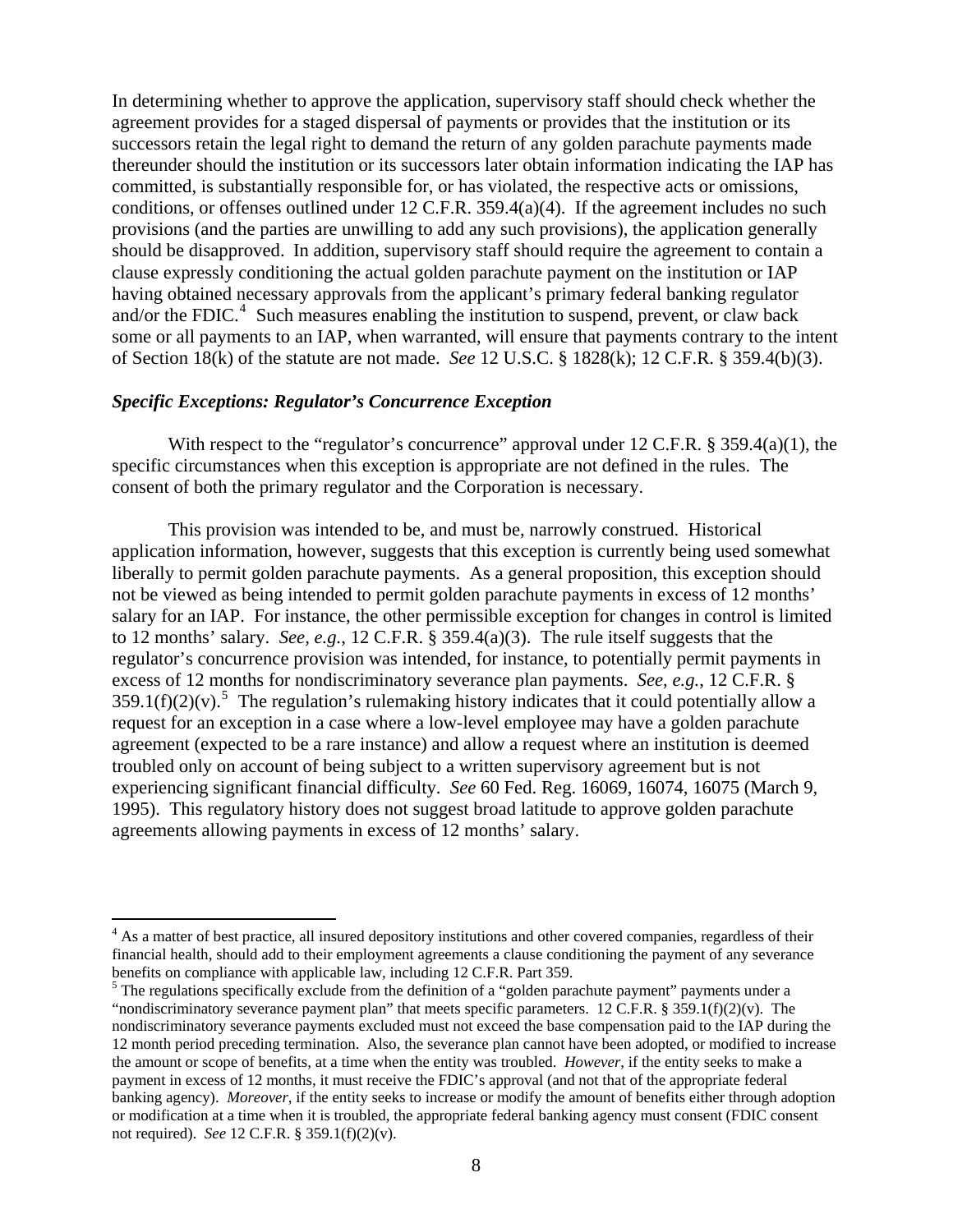## *Permissible Exception for Changes in Control*

With respect to the "change in control" approval under 12 C.F.R.  $\S$  359.4(a)(3), any payment requires that there be a change in control, that the payment be limited to 12 months' salary, and that the change in control cannot result from an assisted transaction or from being placed in conservatorship or receivership. Consent from the entity's primary regulator is necessary, but no FDIC consent is necessary (unless the Corporation is the primary regulator).

 This exception is provided in recognition of the fact that, in order to keep current management of a troubled institution sufficiently motivated while seeking out potential acquirers -- an acquisition that could, potentially, result in such management employees being put out of work -- some golden parachute payments are in fact consistent with the statute's purposes. In short, a successful acquisition can be in the institution's best interests even when not in the best interests of the institution employees who may be facilitating it or specifically affected by it.

 In conducting a review of institution requests to enter into agreements permitting changein-control golden parachute payments, supervisory staff should question the institution or covered company as to why the agreement is needed as to a particular employee, and whether the institution has carefully considered the need to agree to provide such change-in-control payments in instances where the employee may be unaffected by the change. If an actual change in control is being negotiated, with the support of the appropriate federal regulator, supervisory staff should question whether the proposed change-in-control payments will be necessary or at least helpful in facilitating the change in control.

# *Permissible Exception for "White Knight" Employees*

 The third permissible exception is for golden parachute payments for a "white knight" hired pursuant to an agreement to become an IAP when the covered entity is "troubled" or to prevent it from imminently becoming so. 12 C.F.R. § 359.4(a)(2). The consent of the Corporation and the primary federal regulator is required.

 Supervisory staff should ensure that the IAP/white knight to whom the covered entity seeks to make the payment must have been brought in from outside (*i.e.*, an existing employee of the institution cannot qualify as a white knight). The current regulations do not place a duration limit on such white knight arrangements. Theoretically, these arrangements are intended to provide incentive to a successful executive to leave a thriving business concern and assist in bringing a financial institution from troubled condition to one of greater financial stability. However, the longer a white knight remains at the financial institution, the less need there is, arguably, for the payment of a golden parachute should the white knight seek to leave the troubled institution.

 Thus, while a white knight may justifiably require a golden parachute in recognition for having left a successful business and in recognition of the fact that he or she potentially might be unemployed should he or she be unable to turn-around a troubled institution and it fails soon thereafter, these justifications lose their persuasiveness as significant time passes. Existing regulations do not impose a years-limit on the duration of such agreements, nor on the payment of golden parachutes under them. However, in reviewing applications to approve an *agreement*, supervisory staff should inquire whether the institution considered the possibility of imposing a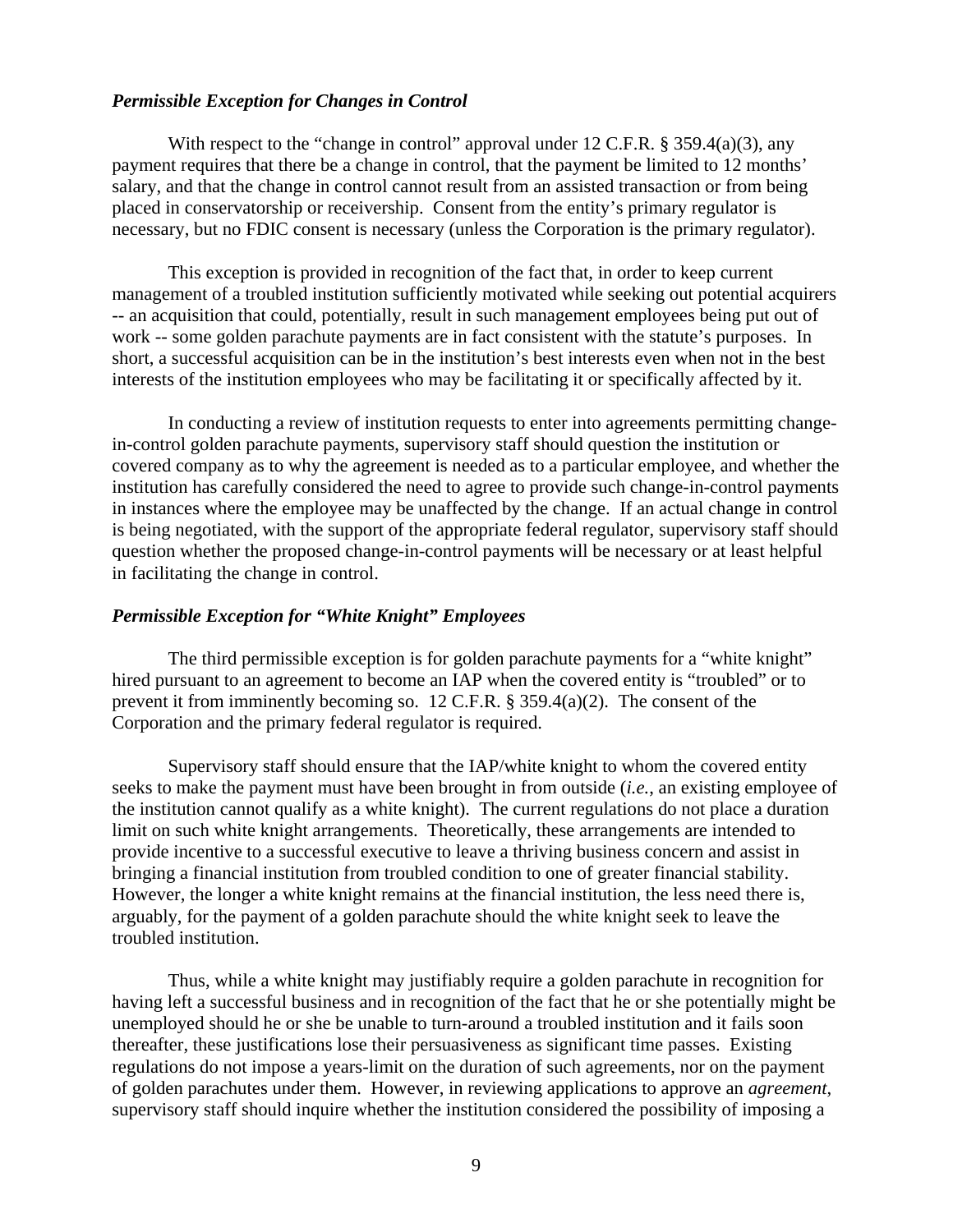years-limit (*e.g.*, possibly five years) on the duration of the golden parachute payment under such a provision, subject to the particular circumstances of the institution and market conditions.

# *Other Situations*

# *Precarious Financial Condition*

 Throughout the application process, the FDIC will monitor the ongoing financial condition of the troubled insured depository institution or other covered company seeking approval to make a golden parachute payment. The FDIC is unlikely to approve golden parachute payments for institutions that are in a precarious financial position, unless the institution can demonstrate near-term benefits that outweigh the cost of the payments and the payment is otherwise not contrary to the intent of Section 1828(k). An insured depository institution would be considered to be in a precarious financial condition if its Prompt Corrective Action ("PCA") capital category under 12 C.F.R. § 325.103 is "significantly undercapitalized" or "critically undercapitalized." However, other institutions in higher capital categories or other covered companies that are not subject to the PCA regime may also be considered to be in a precarious financial condition.

#### *De Minimis Rule*

 Over the past two years, there has been a significant increase in the number of relatively small golden parachute applications for employees and lower level managers that are subject to the same type of review and processing as the larger more complex applications. Thus, it has been necessary to assess the overall cost for processing these small payment amounts against the potential risk of loss, and the overall purposes of the rule and its restrictions. Specifically, supervisory staff has weighed the particularly low likelihood that certain low-dollar payments could be received by any individuals likely to fall within the parameters of the 12 C.F.R. § 359.4(a)(4) provisions seeking to preclude payments to IAPs who have committed any fraudulent act or breaches of fiduciary duty likely to have "material adverse effect" on the institution, or who may be "substantially responsible" for the insolvency or troubled condition of the institution or covered company. Having done so, the FDIC will, going forward, employ a *de minimis* payment of up to \$5,000 per individual that would automatically be approved without requiring an official review. The only requirements are that the paying bank or covered company maintains at the institution written records of the individuals receiving the *de minimis* golden parachute payments, the dates and amounts of the payments, and a signed and dated certification. This certification must be executed prior to the payment being made. As additional *de minimis* payments are made over time new certifications will be necessary. All certifications must indicate that the preparer has no reasonable basis to believe the *de minimis* payment being made at that specific time is to an individual or individuals for whom the institution would be unable to make the certification as to the factors under Section  $359.4(a)(4)(i)$  through (iv) if an application were filed for the individual. All certifications must be prepared and signed by an individual with sufficient responsibility and access to information to provide a meaningful certification. All certifications must be executed prior to the bank making the payments.

 Although a higher *de minimis* limit would certainly provide greater relief and permit more golden parachute payments without an application, recent payment data reviewed by FDIC staff suggests that the median golden parachute payment is not greatly in excess of this \$5,000